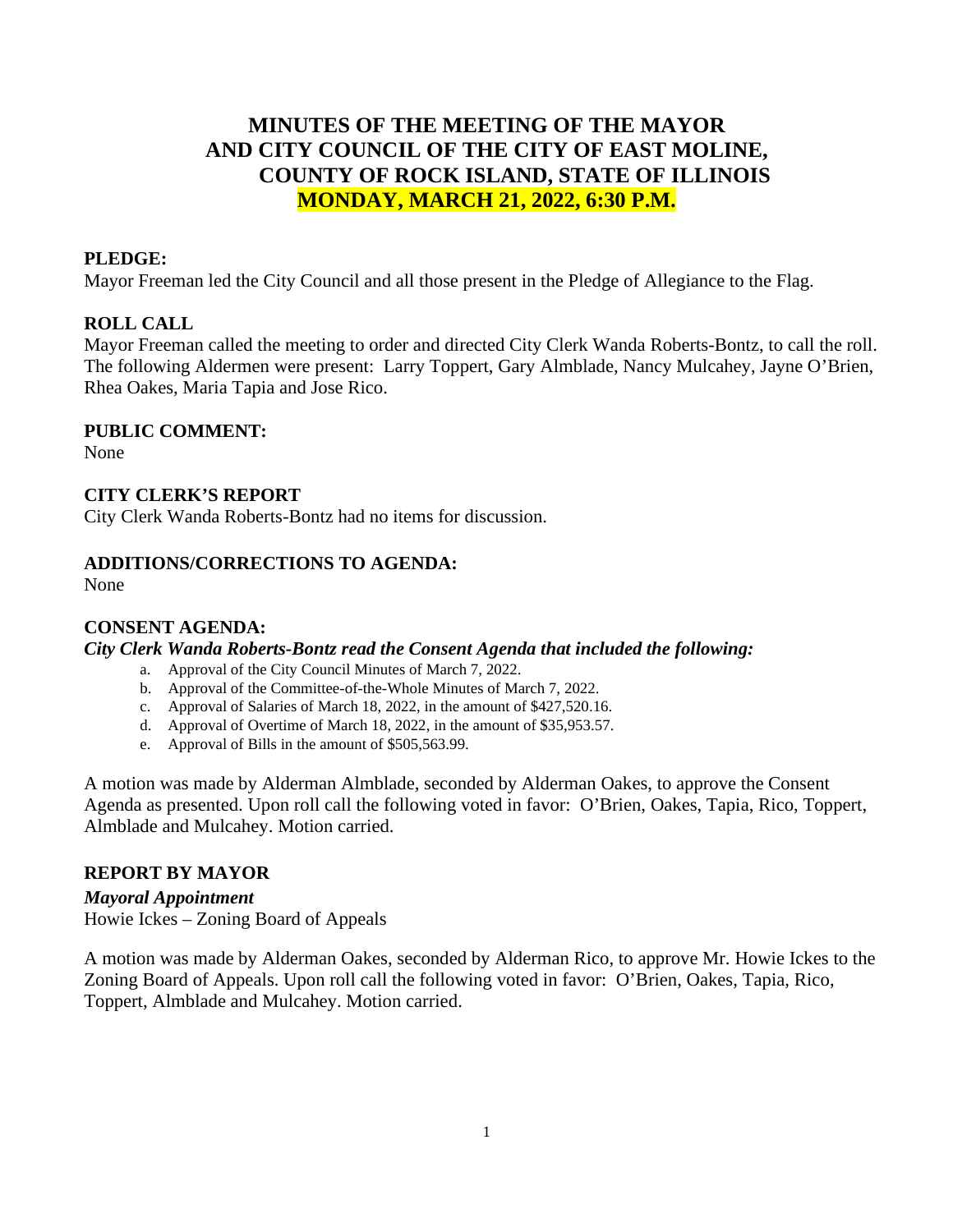Dionico Guerrero – Special Service Area Commission

A motion was made by Alderman Oakes, seconded by Alderman O'Brien, to approve Mr. Dionico Guerrero to the Special Service Area Commission. Upon roll call the following voted in favor: O'Brien, Oakes, Tapia, Rico, Toppert, Almblade and Mulcahey. Motion carried.

# **United Way**

Rene Gellerman, President & CEO of United Way Quad Cities – Impact of COVID on Reading Proficiency in the Quad Cities and what we can do about it. Ms. Gellerman provided a presentation regarding how by 3<sup>rd</sup> grade kids should be reading proficiency. United Way pairs Quad Cities adult volunteers with pre-kindergarten and elementary schoolers to read together on a weekly basis for 30 minutes. By sharing just 30 minutes a week of your time you can change a child's future.

### *PROCLAMATION:*

Mayor Freeman read and presented to Joy Dodson, Vice President of Communications at Junior Achievement of the Heartland, a Proclamation proclaiming April 7, 2022 as "Junior Achievement Day". Ms. Dodson thanked Mayor Freeman and the City Council for the Proclamation.

Mayor Freeman read a Proclamation proclaiming the month of April 2022 as Earth Month for Progressive Action for the Common Good – Earth Month. No one was in attendance to accept the Proclamation.

# **ATTORNEY ROGER L. STRANDLUND - PRESENTED THE FOLLOWING ORDINANCES AND RESOLUTIONS:**

# **ORDINANCES – 1st Reading:**

**ORDINANCE 22-03:** AN ORDINANCE OF THE CITY OF EAST MOLINE, ILLINOIS, APPROVING A COMPREHENSIVE UPDATED VERSION OF CHAPTER 4 (PLANTS AND WEEDS) OF ARTICLE 7 (HEALTH AND SANITATION) OF THE MUNICIPAL CODE FOR THE CITY OF EAST MOLINE, ROCK ISLAND COUNTY, ILLINOIS.

# **ORDINANCES – 2ND Reading**

**ORDINANCE 22-02:** AN ORDINANCE OF THE CITY OF EAST MOLINE, ROCK ISLAND COUNTY, ILLINOIS, CANCELLING ADVANCES TO RIVERFRONT REDEVELOPMENT PROJECT AREA (TIF 2) FROM THE GENERAL FUND OF THE CITY OF EAST MOLINE.

A motion was made by Alderman Almblade, seconded by Alderman Oakes, to approve Ordinance 22-02 as presented. Upon roll call the following voted in favor: O'Brien, Oakes, Tapia, Rico, Toppert, Almblade and Mulcahey. Motion carried.

#### **RESOLUTIONS**

**RESOLUTION 22-21:** A RESOLUTION OF THE CITY COUNCIL OF THE CITY OF EAST MOLINE, ILLINOIS, APPROVING A CONTRACT WITH ABBITT SURVEY & DEVELOPMENT, PLLC, REGARDING SURVEY STAKING AND CONSTRUCTION LAYOUT FOR SEWER CAPITAL IMPROVEMENT PROJECT (PHASE L/RAVINES C  $\&$ F/SEWER ACCESS PROJECT).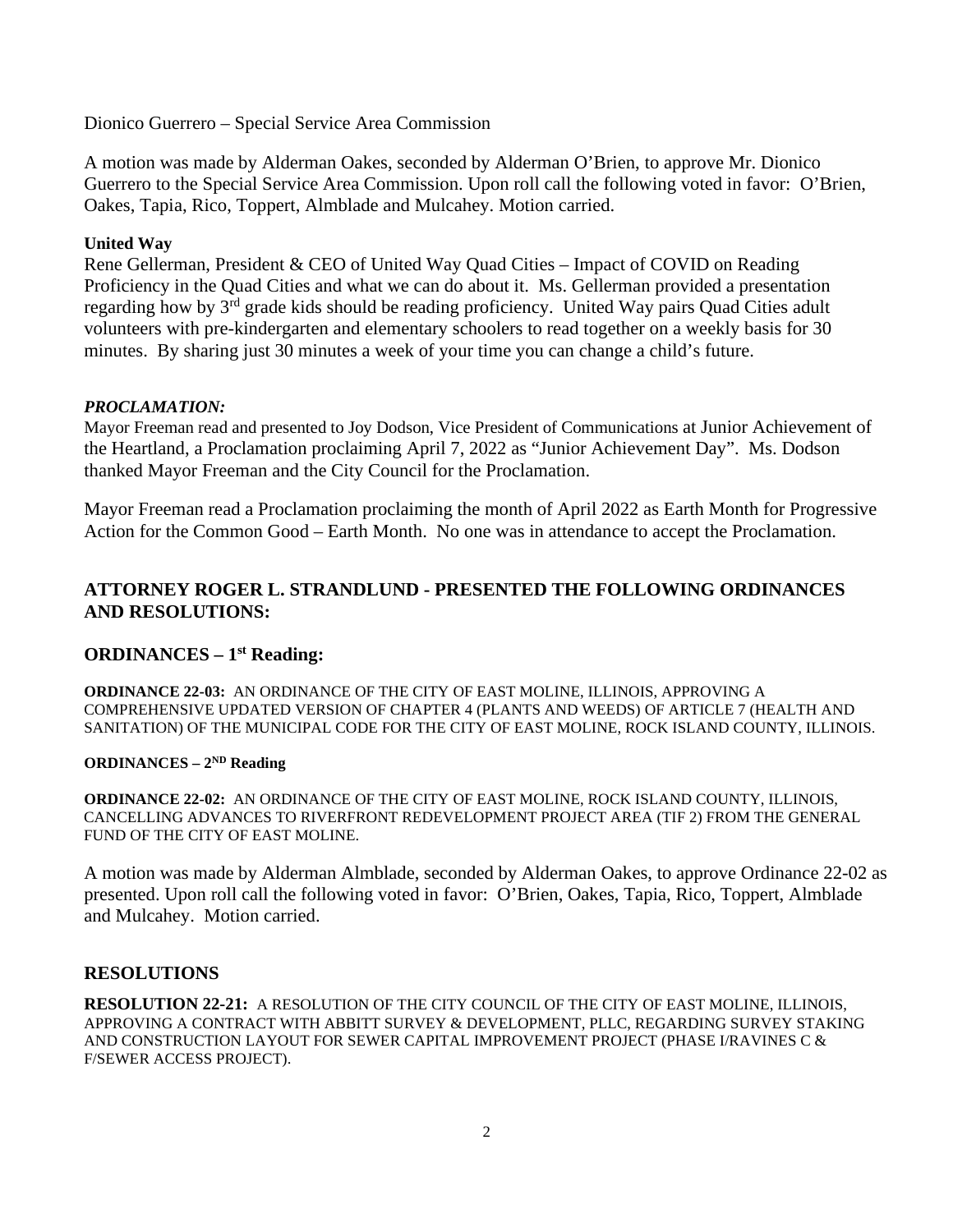A motion was made by Alderman Almblade, seconded by Alderman Mulcahey, to approve Resolution 22- 21 as presented. Upon roll call the following voted in favor: O'Brien, Oakes, Tapia, Rico, Toppert, Almblade and Mulcahey. Motion carried.

**RESOLUTION 22-22:** A RESOLUTION OF THE CITY COUNCIL OF THE CITY OF EAST MOLINE, ILLINOIS, AUTHORIZING THE RENEWAL OF FACILITIES (POOL) JOINT USE AGREEMENT.

A motion was made by Alderman Rico, seconded by Alderman Oakes, to approve Resolution 22-22 as presented. Upon roll call the following voted in favor: O'Brien, Oakes, Tapia, Rico, Toppert, Almblade and Mulcahey. Motion carried.

# **COMMITTEE-OF-THE-WHOLE (Alderman Toppert)**

Alderman Toppert had no items for discussion, all items have been covered under the Consent Agenda, Ordinances and Resolutions.

### **CITY STAFF COMMUNICATION:**

*Each City Staff member present was given the opportunity to inform the City Council and those in attendance of events in their departments:* 

**Doug Maxeiner – City Administrator –** Mr. Maxeiner informed the City Council he will be out of town Friday, March 25, 2022 through Monday, April 4, 2022.

**Chief Ramsey – EMPD –** Chief Ramsey informed the City Council of the following information.

- a. Some of the overtime included money received back from working the Expo Center.
- b. P25 radios was received on March 14, 2022.
- c. Records Management System and Computer Aided Dispatching system will be delayed 60 90 days while importing all the old information from our old system to the new system. This is taking longer than inspected to make sure information is accurately transferred over.

**Tim Kammler - Director of Engineering –** Mr. Kammler informed the City Council that the bid letting occurred on March 15, 2022 for the 28<sup>th</sup> Avenue Construction Project, the low bidder is a non-responsive bid the Engineering Department will be recommending the next low bidder. The City Council will be receiving the information within the next couple days.

**Todd Stickler – Director of Maintenance Services –** Mr. Stickler informed the City Council that Maintenance Services is getting ready to fix water main breaks, repair roads, streets, and yards. If anyone receives any complaints, Mr. Stickler requested that he be sent an email so he can add them to his current list.

**Chief DeFrance – EMFD –** Chief DeFrance informed the City Council the following information:

- a. Mandatory overtime for CE Training.
- b. Downtown Station Engine has a bad radiator that cannot be repaired. Spartan Motors who built the truck has a 20-week lead time for a radiator. The garage was able to find a shop to custom build the exact same as Spartan Motors specs can build the radiator in two weeks.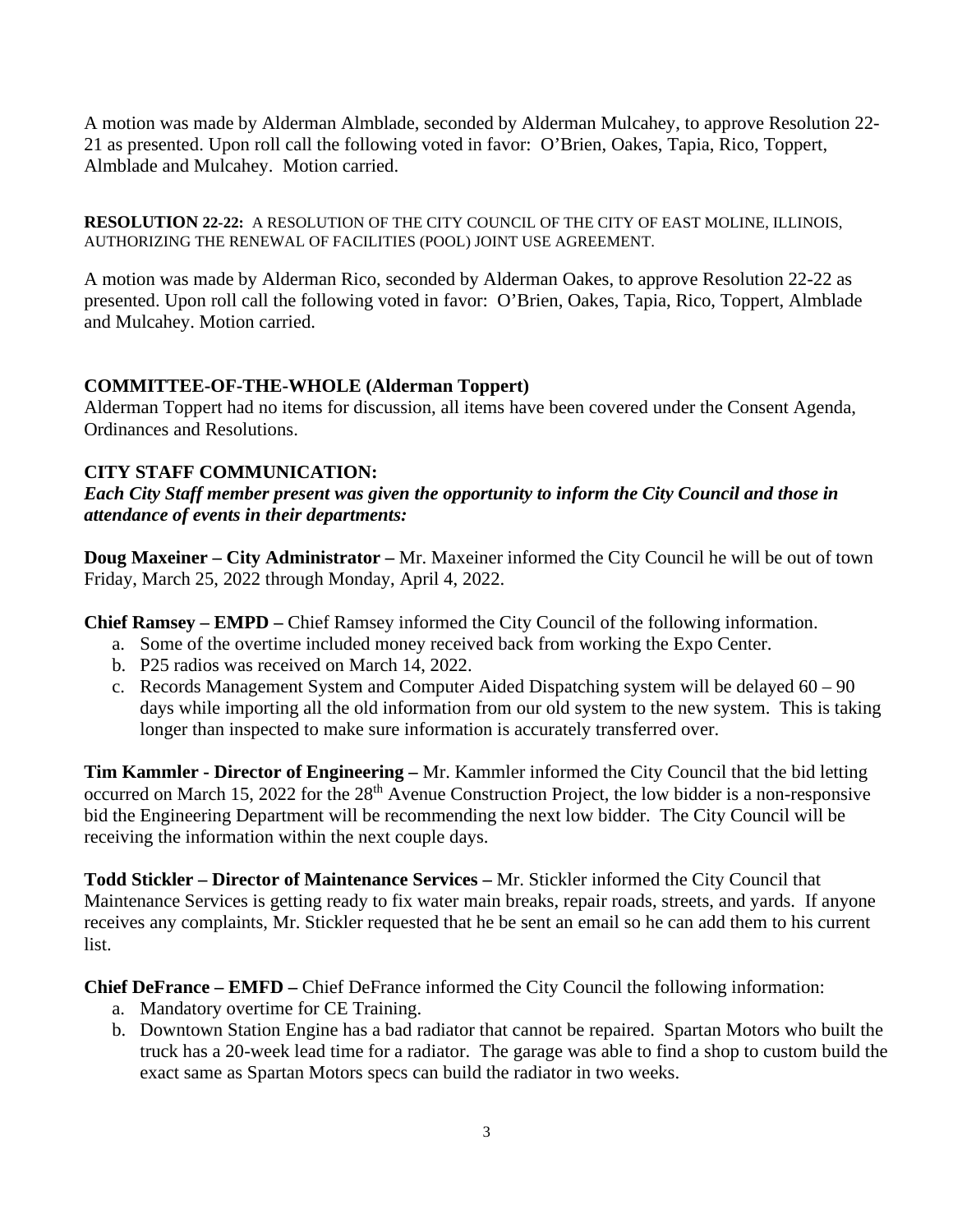# **RECESS SESSION:**

A motion was made by Alderman Almblade, seconded by Alderman Toppert to recess the City Council meeting to go into the Committee-of-the-Whole meeting. Upon roll call the following voted in favor: O'Brien, Oakes, Tapia, Rico, Toppert, Almblade and Mulcahey. Motion carried. **6:57 p.m.**

# **RECONVENE SESSION:**

A motion was made by Alderman Almblade, seconded by Alderman Oakes, to reconvene to the City Council Meeting. Upon roll call the following voted in favor: O'Brien, Oakes, Tapia, Rico, Toppert, Almblade and Mulcahey. Motion carried. **7:42 p.m.**

# **ROLL CALL:**

The following Aldermen were present: Larry Toppert, Gary Almblade, Nancy Mulcahey, Jayne O'Brien Rhea Oakes, Maria Tapia and Jose Rico.

**Others in Attendance:** Mayor Reggie Freeman, City Attorney Roger L. Strandlund, and City Clerk Wanda Roberts-Bontz.

**EXECUTIVE SESSION - 5 ILCS 120/2(c)1 For the purpose of discussing appointment, employment, compensation, discipline, performance, or dismissal of specific employees.**

A motion was made by Alderman Mulcahey, seconded by Alderman Oakes, to go into Executive Session – 5 ILCS 120/2 (C) 1. Upon roll call the following voted in favor: O'Brien, Oakes, Tapia, Rico, Toppert, Almblade and Mulcahey. Motion carried. **7:19 p.m.**

#### **RECONVENE OPEN SESSION:**

A motion was made by Alderman Oakes, seconded by Alderman Almblade, to return to open session. Upon roll call the following voted in favor: Upon roll call the following voted in favor: Mulcahey, O'Brien, Oakes, Tapia, Rico, Toppert and Almblade. Motion carried. **7:55 p.m.**

# **ROLL CALL:**

The following Aldermen were present: Larry Toppert, Gary Almblade, Nancy Mulcahey, Jayne O'Brien Rhea Oakes, Maria Tapia and Jose Rico.

# **ACTION UPON ITEMS DISCUSSED IN EXECUTIVE SESSION UPON RETURNING TO OPEN SESSION.**

A motion was made by Alderman Mulcahey, seconded by Alderman O'Brien, to approve increasing Mr. Maxeiner salary 1% in 2021 and 2.5% in 2022 retroactive back. Upon roll call the following voted in favor: Upon roll call the following voted in favor: O'Brien, Oakes, Tapia, Rico, Toppert, Almblade and Mulcahey. Motion carried.